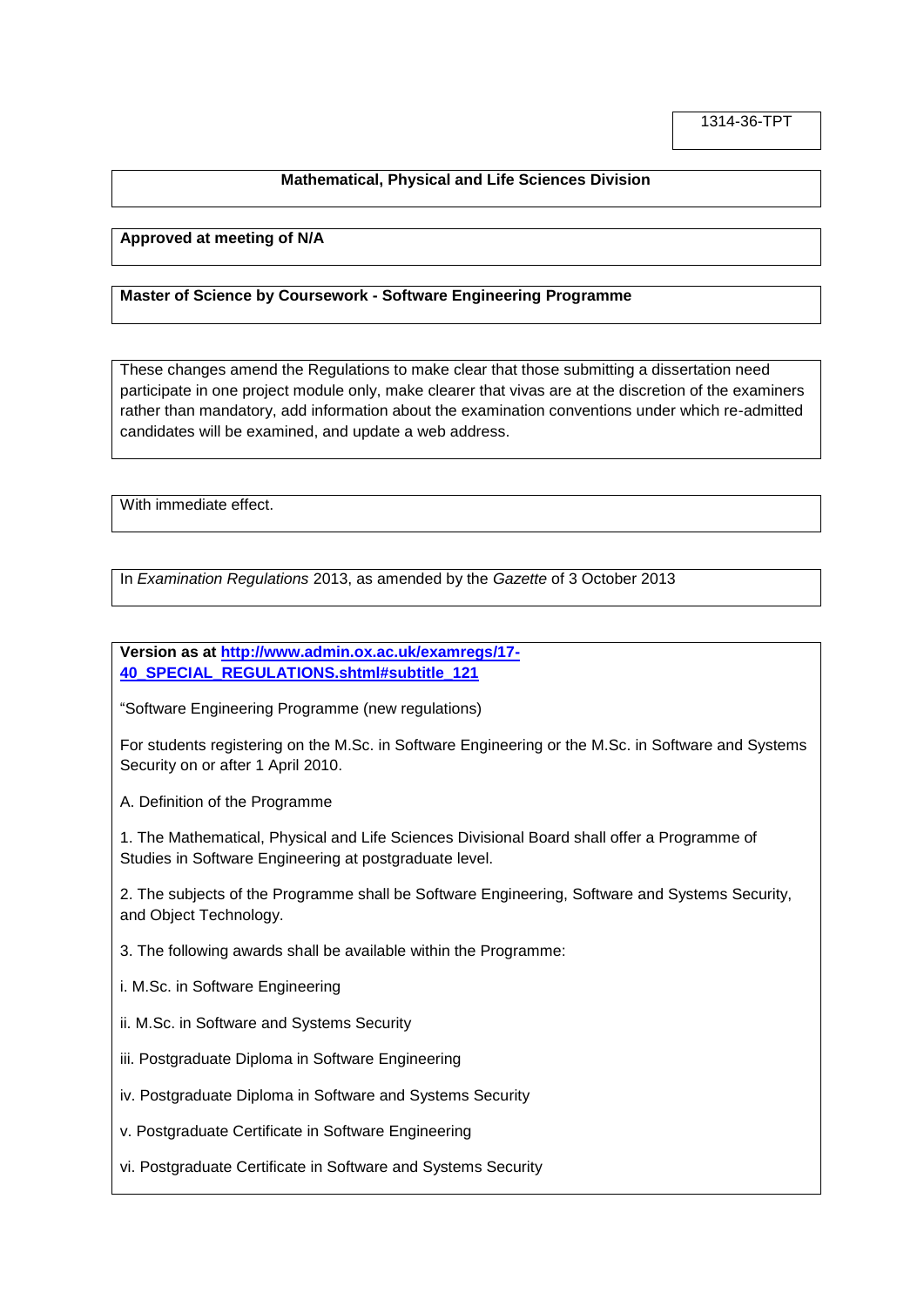vii. Postgraduate Certificate in Object Technology

4. The Mathematical, Physical and Life Sciences Divisional Board shall elect for the supervision of the Programme a Supervisory Committee which shall have the power to arrange lectures and other instruction.

B. Progression

5. Entry to the Programme is to the M.Sc. in Software Engineering or the M.Sc. in Software and Systems Security.

6. With the approval of the Programme Director, a candidate may transfer from the M.Sc. in Software Engineering to the M.Sc. in Software and Systems Security, or from the M.Sc. in Software and Systems Security to the M.Sc. in Software Engineering, subject to being eligible to study for the relevant award as set out in sections C and D below.

7. With the approval of the Programme Director, a candidate for the M.Sc. in Software Engineering or for the M.Sc. in Software and Systems Security may be awarded one of the Postgraduate Certificates or Postgraduate Diplomas set out in clause 3 above, subject to such a candidate having satisfied the criteria for the award of the relevant Postgraduate Certificate or Postgraduate Diploma as set out in sections C and-D below. Candidates awarded the Postgraduate Certificate or Postgraduate Diploma under this section cease at that point to be registered for the Software Engineering Programme, and may not normally re-enter the Programme.

C. Eligibility for awards: duration of study

8. To be eligible for the award of an M.Sc., a student must have been on the Register for the Programme for a period of not less than two years, and not more than four years.

9. To be eligible for the award of a Postgraduate Diploma, a student must have been on the Register for the Programme for a period of not less than one year, and not more than three years.

10. To be eligible for the award of a Postgraduate Certificate, a student must have been on the Register for the Programme for a period of not less than one year, and not more than two years.

11. The Programme Director shall have power

a. to grant suspension from the Register for a period or periods totalling not more than three terms during each of the maximum periods given in clauses 8, 9, and 10 above;

b. to approve an extension of time of not more than three terms to each of the maximum periods given in clauses 8, 9, and 10 above;

subject to the total periods of suspensions and extensions not exceeding six terms overall.

D. Eligibility for awards: study and examinations

12. Students on the Register shall enter for the examination for the award of the M.Sc., unless they have been given approval under clause 7 above to be awarded one of the Postgraduate Certificates or Postgraduate Diplomas.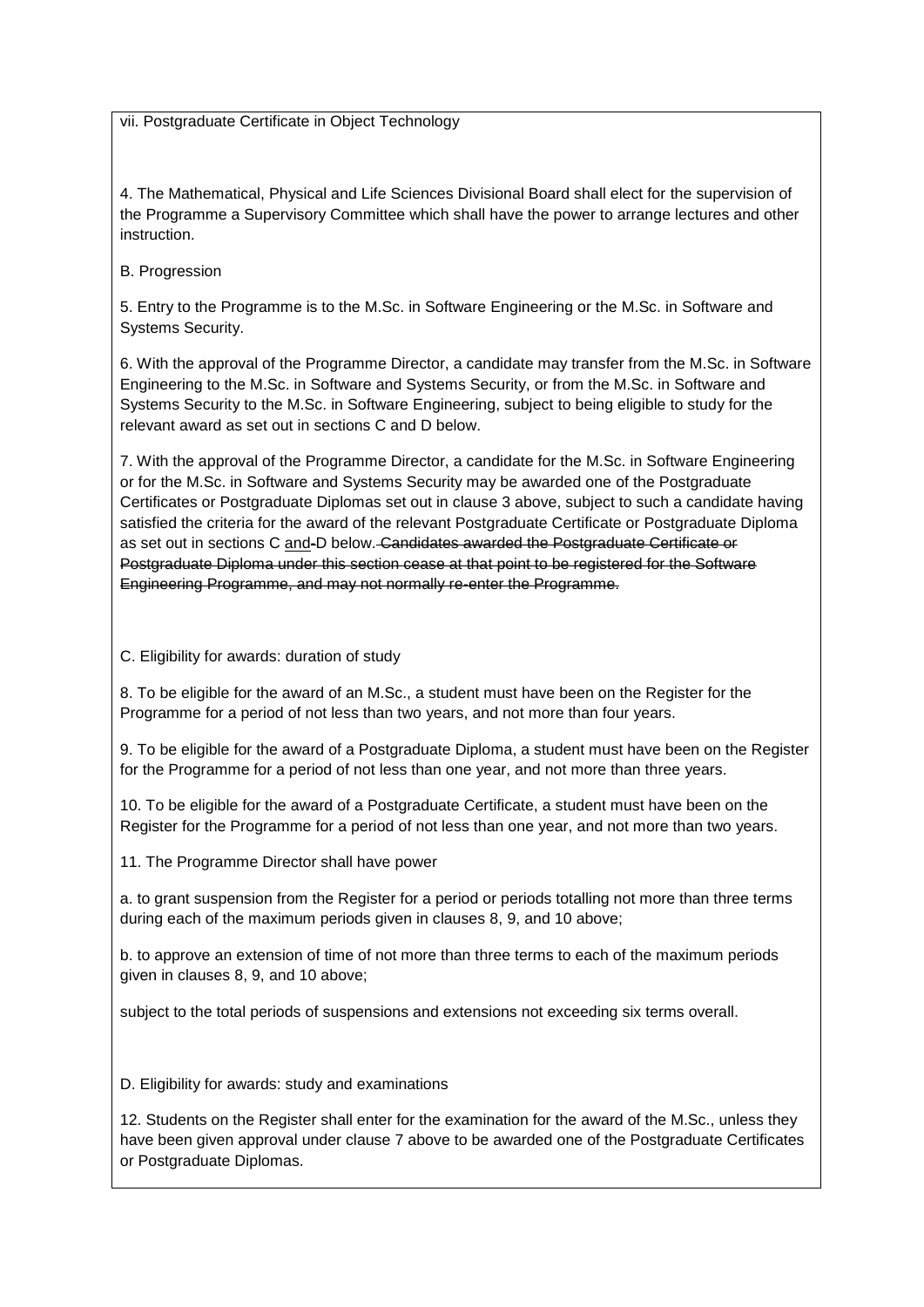13. Schedules A-CD of modules will be published at

http://www.cs.ox.ac.uk/softeng/handbookeourses/schedulessubjects.html. If insufficient students register for a module the Programme Director may make the decision not to offer that module.

14. Every candidate will be required to satisfy the examiners in the following:

a. M.Sc. in Software Engineering

(i) attendance at a minimum of tentwelve modules chosen from those in the Schedule, including both from Schedule D, comprising a programme of study approved by the Supervisory Committee;

(ii) submission of at least ten written assignments corresponding to those modules-attended that were chosen from Schedules A, B, or C;

(iii) participation in a project module;

(ivii) submission of a dissertation of not more than 20,000 words (including appendices and footnotes but excluding bibliography) on a subject selected by the candidate in consultation with the supervisor and approved by the Supervisory Committee. In preparation for the dissertation, candidates will be required to submit a proposal following participation in the project module. Dissertations submitted which differ from the topic approved by the Supervisory Committee may not be marked by the examiners.;

In preparation for the dissertation, candidates will be required to submit a proposal following attendance at the project module.

b. M.Sc. in Software and Systems Security

(i) attendance at a minimum of tentwelve modules chosen from those in the Schedule, of which at least six should come from Schedule C<del>, and including both from Schedule D</del>, together comprising a programme of study approved by the Supervisory Committee;

(ii) submission of at least ten written assignments corresponding to those modules attended-that were chosen from Schedules A, B, or C;

(iii) participation in a project module;

(ivii) submission of a dissertation of not more than 20,000 words (including appendices and footnotes but excluding bibliography) on a subject selected by the candidate in consultation with the supervisor and approved by the Supervisory Committee;- In preparation for the dissertation, candidates will be required to submit a proposal following participation in the project module. Dissertations submitted which differ from the topic approved by the Supervisory Committee may not be marked by the examiners.

(iv) the subject of the projects and dissertation shall relate to software and systems security, and must have been approved as such by the Supervisory Committee. Dissertations submitted which differ from the topic approved by the Supervisory Committee may not be marked by the examiners.

In preparation for the dissertation, candidates will be required to submit a proposal following attendance at the project module.c. Postgraduate Diploma in Software Engineering

(i) attendance at a minimum of eight modules chosen from those in the Schedules  $A$ ,  $B$ , or  $C$ , comprising a programme of study approved by the Supervisory Committee;

(ii) submission of at least eight written assignments corresponding to those modules attended.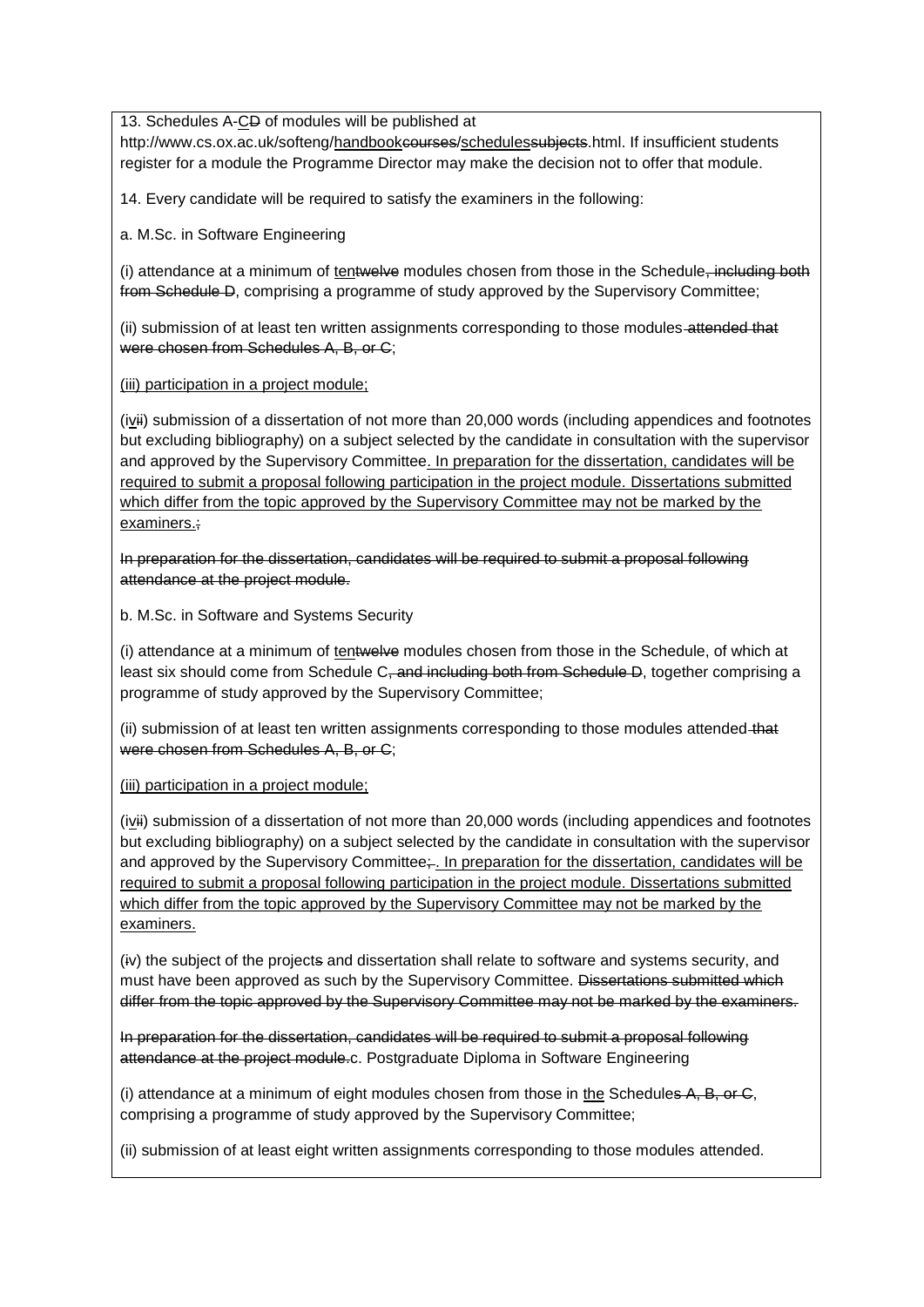d. Postgraduate Diploma in Software and Systems Security

(i) attendance at a minimum of eight modules chosen from those in the Schedules  $A$ ,  $B$ , or  $C$ , of which at least five should come from Schedule C, comprising a programme of study approved by the Supervisory Committee;

(ii) submission of at least eight written assignments corresponding to those modules attended.

e. Postgraduate Certificate in Software Engineering

(i) attendance at a minimum of four modules, chosen from the Schedules  $A$ ,  $B$ , or  $C$ , together comprising a programme of study approved by the Supervisory Committee;

(ii) submission of at least four written assignments, corresponding to those modules attended.

f. Postgraduate Certificate in Software and Systems Security

(i) attendance at a minimum of four modules chosen from the Schedule, at least three of which chosen from Schedule C<del>, with the remainder chosen from Schedules A, B, or C</del>, together comprising a programme of study approved by the Supervisory Committee;

(ii) submission of at least four written assignments, corresponding to those modules attended.

g. Postgraduate Certificate in Object Technology

(i) attendance at a minimum of four modules chosen from the Schedule, at least three of which chosen from Schedule B, with the remainder chosen from Schedules A, B, or C, together comprising a programme of study approved by the Supervisory Committee;

(ii) submission of at least four written assignments, corresponding to those modules attended.

The assignments and, for the M.Sc., two typewritten or printed copies of the dissertation, shall be forwarded to the examiners for consideration by such dates as the examiners shall determine and shall notify to candidates, supervisors and tutors. The assignments and the dissertation must be accompanied by a statement that it is the candidate's work except where otherwise indicated. Candidates are usually required to submit the assignments electronically. Details will be given in the programme handbook. Any candidate who is unable, for some reason, to submit practical work electronically must apply to the Programme Director for permission to submit the work in paper form. Such applications must reach the Programme Director two weeks before the deadline for submitting the work. The two copies of the dissertation shall be addressed to the Chair of Examiners, Software Engineering Programme, c/o Examination Schools, High Street, Oxford, OX1 4BG.

In preparation for the dissertation, candidates will be required to submit a project report or proposal following attendance at each of the two modules from Schedule D. 15. Provided the Supervisory Committee is satisfied that a candidate has undertaken equivalent study, of an appropriate standard, normally at another institution of higher education, the committee shall have the discretion to permit the candidate to be exempted from attending at, and submitting the written assignment for, modules chosen from Schedule A, B, or C, as required under clause 13 above as follows:

a. For the M.Sc.: up to two of the total of ten modules for which written assignments are required;

b. For the award of the Postgraduate Diploma: up to two of the total of eight modules;

c. For the award of the Postgraduate Certificate: up to one of the total of four modules.